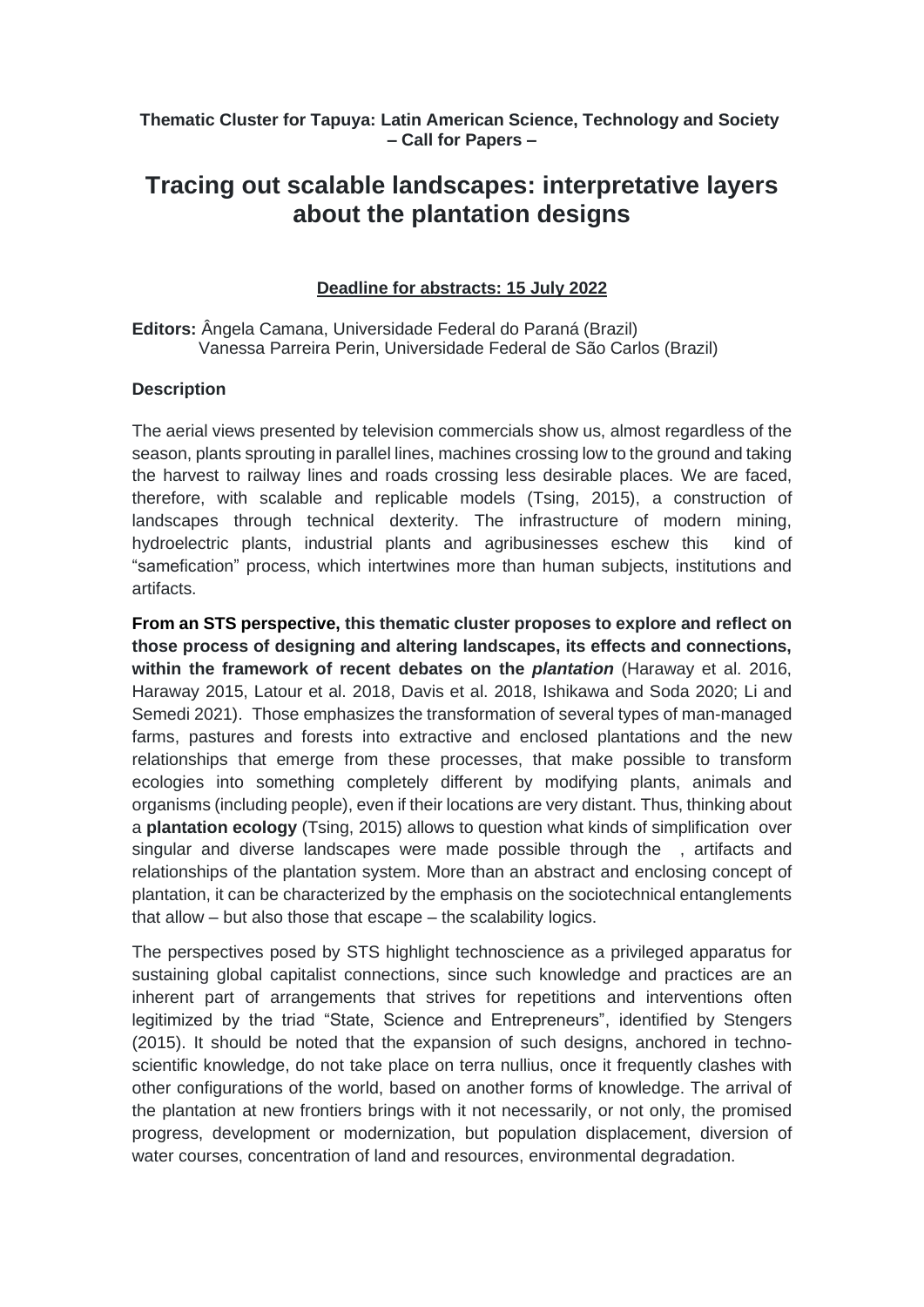So the landscapes standardized and reiterated by the plantation ecology obliterate ways of existence based on other compositions of the world, menacing the lives of peasants, riverside dwellers, indigenous peoples, *quilombolas* and other communities. However, unlike what development projects do with their designs of pre-figured paths, what many of the "target communities" of these interventions shows us are designs that shape environments for life, evoking new creative, changeable and moving entanglements (Ingold, 2014). In these terms, we highlight that designing a desirable landscape or expanding the scale of a profitable design is not an innocuous process, as it involves establishing new relationships, whether of resistance, dispute, alliance or negotiation.

The expanding frontiers of agribusiness in the Brazilian Cerrado, the plantations of Indonesia, among other Asian, Eastern European and Latin American countries - the 'Global South' - also involve the design of globally connected infrastructure, eclipsing unique, diverse and unstable landscapes. There are embankments, direct planting, diversion of waterways, irrigation channels, sowing machines, harvesters, aerial spraying of agrochemicals, machines of all kinds, railway tracks, highways that cross countries and increasingly larger liming ports that sustain global commodity chains and are reproduced in different contexts. So, in this thematic cluster we also want to experiment with the idea that what is at stake in this global landscape is not only how to produce and exploit, but **how to transport and to join different elements**. Such connections are expressed, for example, in the design of "logistics corridors": spaces that will integrate a wide range of enterprises (railways, highways, ports, pipelines, hydroelectric dams, monoculture farms and mineral extraction sites) to unblock capital flows and circulate commodities. This is what we observe in the Nacala Logistical Corridor, where railways cross northern Mozambique carrying iron ore to the largest deep-water port on the entire east coast of Africa, bringing with them the promise of large-scale soybean production and financial investments.

Tracing these connections, as well as observing the type of knowledge and relationships that consent to the maintenance of a predatory productive model, whose deleterious effects are first seen in social inequality and the depletion of nature, is a task shared by contemporary social sciences. Thus, this thematic cluster has as its *locus* of inscription a debate which intertwines the distinct interpretative possibilities of STS around an open issue. Mobilizing a socio-anthropological approach of the global connections (Ong and Collier 2005; Tsing 2005; Marcus 1995) and science technology and society studies (Latour 2017; Mol and Law 2002; Stengers, 2000; Woolgar and Latour 1986) contributions, we hope that this thematic cluster make it possible to add new interpretative layers to a phenomenon on the move and, therefore, in dispute.

### **Potential themes**

- Debates about the production of knowledge that enables scalable designs and (re)production of landscapes, such as techno-scientific, bureaucratic or economic knowledges;
- Descriptions and interpretations about the frictions between different ways of designing and inhabiting worlds, expressed in alliances, negotiations and conflicts among different social actors;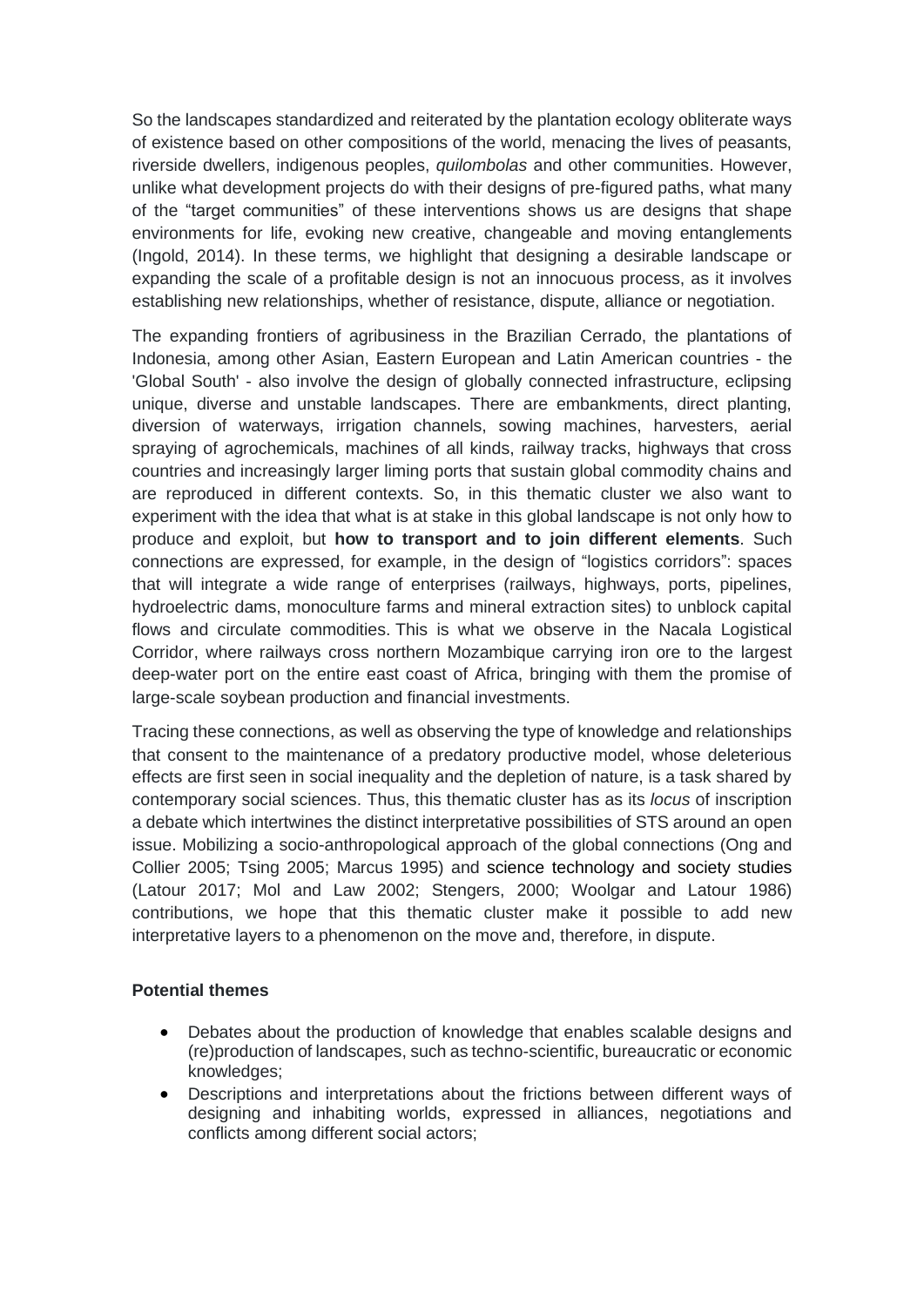- Reflections on the dilemmas and challenges of doing research on this theme, such as: the transit between analytical scales, the theoretical-empirical articulation, the access to data and the relationship with interlocutors.
- Considerations on the role of infrastructure in landscape transformation (or maintenance) processes;
- Contributions that emphasize the specificity of bodies and landscapes in the global south, from the interface with other theoretical-epistemological perspectives (such as decolonial debates and black geographies),

## **Practical information**

Your proposal should consist of an abstract (ca. 300 words) and a brief biographical note (ca. 100 words). Please submit abstracts **by 15 July 2022** to Ângela Camana [\(angela.camana@hotmail.com\)](mailto:angela.camana@hotmail.com) and Vanessa P. Perin [\(vanessa\\_pperin@hotmail.com\)](mailto:vanessa_pperin@hotmail.com) with the subject "**Tracing out scalable landscapes**". If accepted, full 8000-word drafts must be submitted **by 15 October 2022**. This thematic cluster is planned to be published during the second half of 2023. Further information about the text format can be found directly on the Tapuya's website: [https://tapuya.la](https://tapuya.la/) .

### **References**

Escobar, Arturo. 2016. *Autonomia y diseño: la realización de lo comunal*. Popayán: Universidad del Cauca Sello editorial.

Haraway, D. 2015. "Anthropocene, Capitalocene, Plantationocene, Chthulucene: Making Kin". *Environmental Humanities*, 6(1), 159–165.

Haraway, D.; Ishikawa, N.; Gilbert, S.; Olwig, K.; Tsing, A.; Bubandt, N. 2016. "Anthropologists Are Talking About the Anthropocene", *Ethnos*, 81(3): 535-564.

Ingold, T. 2014. *Designing Environments for Life.* In: HASTRUP, K. (Ed.) *Anthropology and Nature.* New York & London: Routledge.

Ishikawa, N.; Soda, R. (Ed.) 2020. *Anthropogenic Tropical Forests Human–Nature Interfaces on the Plantation Frontier*. Singapore: Springer Nature Singapore Pte Ltd.

Latour, B. 2017. *Facing Gaia: Eight Lectures on the New Climatic Regime.* Cambridge, United Kingdom: Polity Press*.*

Latour, B.; Stengers, I. Tsing, A.; Bubandt, N. 2018. "Anthropologists Are Talking – About Capitalism, Ecology, and Apocalypse" *Ethnos*, 83(3): 587-606,

Li, T; Semedi, P. 2021. *Plantation life: corporate occupation in Indonesia's oil palm zone*. Durham: Duke University Press.

Mol, A; Law, J. 2002. *Complexities: Social Studies of Knowledge Practices*. Durham, North Carolina: Duke University Press.

Ong, A.; Collier, S.(orgs.). 2005. *Global assemblages: technology, politics and ethics as anthropological problems.* Malden: Blackwell.